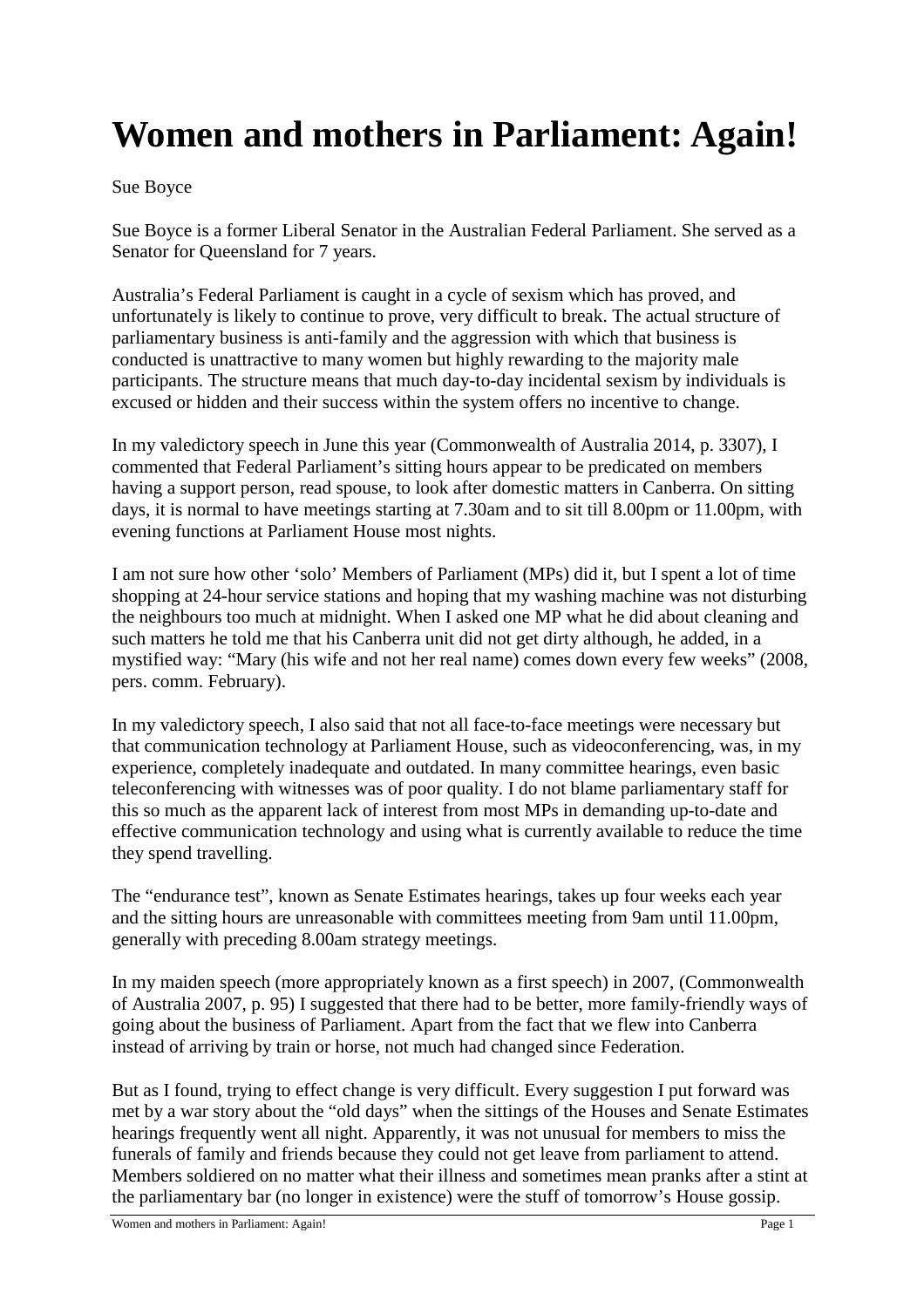During my attempts to affect change, I was often referred to reforms to sitting hours instigated in the 1990s after comments by then Senator John Herron (a surgeon) about the unhealthy working hours of MPs. It was as though no further reform needed contemplation. In 2012, Herron, who had been retired from the Senate for 10 years, continued to express his concerns about the enormously stressful environment for MPs created by the demands of travel, sitting hours and public scrutiny. As he said, "Politicians pay a huge human price" (Santow 2012).

My experiences and Herron's comments led me to question whether the Australian Parliament needs to hold the number of face-to-face meetings for the hours that it does in order to deal with its legislative workload. Or does it need to meet for those long and often unproductive hours so the theatre of Party politics can be played out?

Many meetings in the House and in committees include a number of important, but unsensational, speeches, which, because of their bland nature, rarely receive media coverage. This is despite an often-intelligent level of debate leading to substantial improvement in proposed legislation. But many meetings also lead to hours and hours of motherhood statements, to repetitive and carping criticism of opposing parties, their policies and their record, and a sometimes bizarre imbalance between the times allocated for legislative debate with days of debate devoted to relatively minor legislation and just a few hours spent on important bills because it suits the tactics or timetable of one of the major Parties.

Winning the battle for dominance on the evening news, winning the battle for dominance in the Chamber takes precedence over anything else.

The assessment of whether a Minister or Shadow Minister has had a "good" Question Time is not about how much information the Minister gave or how searching the Opposition question was, it is almost entirely about trying to make the opponent look foolish or ignorant.

The aggression, the shouting, the rudeness which typifies most 10-second grabs of Parliament on television is one of many reasons that women cite for not wanting to be politicians. Yet MPs who are aggressive and appear to be dominant in debate, not with clever argument but by shouting loudest and making the most derogatory remarks, are likely to be rewarded with more speaking time and promotion.

The clichés, "party games" and "the rough and tumble of politics" have stayed in the lexicon for good reason.

In a parliamentary research paper, Dr Mark Rodrigues (2009, pp. 46–47) puts a number of suggestions to make the Parliament more family-friendly including "changing the current confrontational seating arrangements in the chambers". He is quite right in his comments, but confrontation is exactly what our current parliamentary politics is primarily about and I do not see that it will change anytime soon.

Having said that, there have been some minor structural improvements such as the establishment of a child care centre. This was accomplished after more than a decade of debate, although it is only available for children up to three years of age and does not stay open to match parliamentary sitting hours. A small room near each chamber has been provided for breastfeeding women MPs, although I doubt most MPs know of their existence. The House of Representatives also made a decision to allow proxy voting by breastfeeding MPs.

Women and mothers in Parliament: Again! Page 2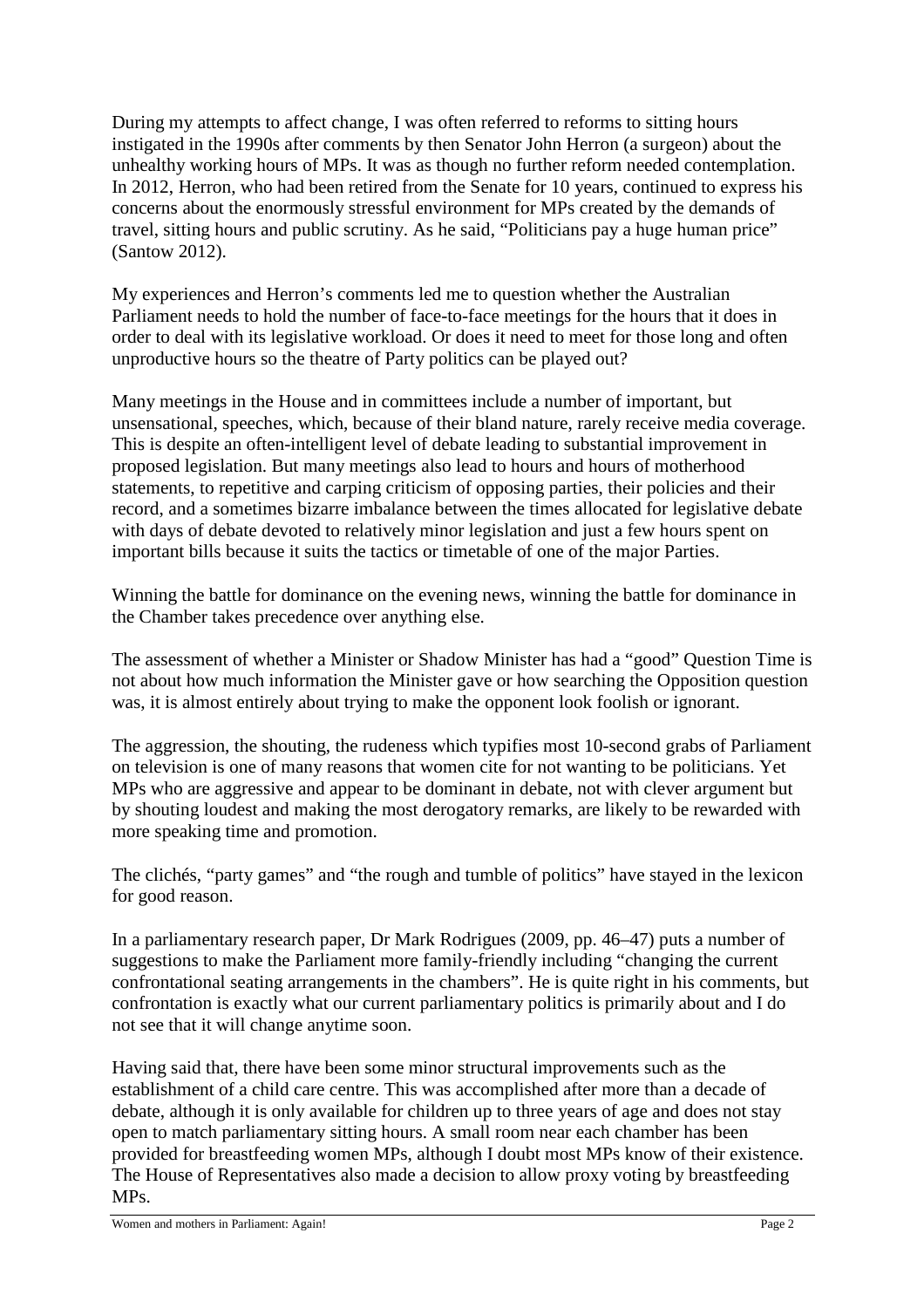I have spoken to parliamentary colleagues about the great difficulties faced by single mothers with school-age children, to be met with blank stares. Even five of the 20 Senate meeting weeks in 2014 have been scheduled during school holidays, despite there being 34 weeks between February and December when no State or Territory has holidays.

On one level we should not be surprised by the low numbers of women MPs and Ministers, especially young ones, because the figures mirror those in corporate Australia. However, no other workplace is quite so hypocritical in discussing, but not practising, work-family life balance and in ruling against, but not acting against, workplace bullying, harassment and sexism.

Any human resources manager would blanch at the questions and comments that Party members direct to candidates before and during the pre-selection process. I was asked repeatedly about the abilities of my daughter with Down syndrome during my own preselection as though this was something I had not considered. One woman candidate in another State was told that a male candidate should get her position because "he had a young family to support". Former West Australian (WA) House of Representative member, Judi Moylan recounts being asked about her ability to represent the electorate given her status as a "divorced woman" (Winestock and Mather 2013, p. 78).

On June 18, 2009, Greens' senator Sarah Hanson-Young caused a minor furore in the Senate by bringing her two-year-old daughter into a Senate division and was told to immediately take her out by the then President, Labor Senator John Hogg.

In all the analysis of this event (for example, see Harrison 2009), including the place of children in Parliament and whether it was a Greens' stunt, there is no mention that it took place late on a Thursday afternoon. This is important in terms of parliamentary arrangements.

By unwritten convention, there are no divisions in the Senate after 4.30pm on Thursdays, the last sitting day of the week. This allows senators from WA and other far-flung parts of the nation to catch flights home that night, rather than waiting till Friday morning. It is one of the few concessions the Senate makes to the "other lives" that politicians lead.

On this occasion, with only one sitting week remaining before the mid-winter break, there had been agreement, on short notice, between the major parties--at the time a Labor Government and Liberal/National Party Opposition--that divisions might occur late in the day in an effort to get more legislation through.

However, I am confident that no one involved in making that decision thought: "I wonder how that will affect Senators' baby-sitting arrangements?"

With reasonable notice, Senators can normally organise to be "paired" with a Senator from an opposing party but Senator Hanson-Young says she did not have time to organise this. (Harrison 2009). In my view, Senator Hanson-Young was entitled to think that, unless she was listed to speak (something within her control), she would not need to be in the Senate that afternoon.

This was one of the issues in my mind when I rose to support Greens' leader Bob Brown's motion of dissent from the President's ruling that two-year-old Cora had to be immediately removed from the Chamber (Commonwealth of Australia 2009, p. 3759). I pointed out that: "Children have come into this chamber in the past, and it is a situation that needs to be